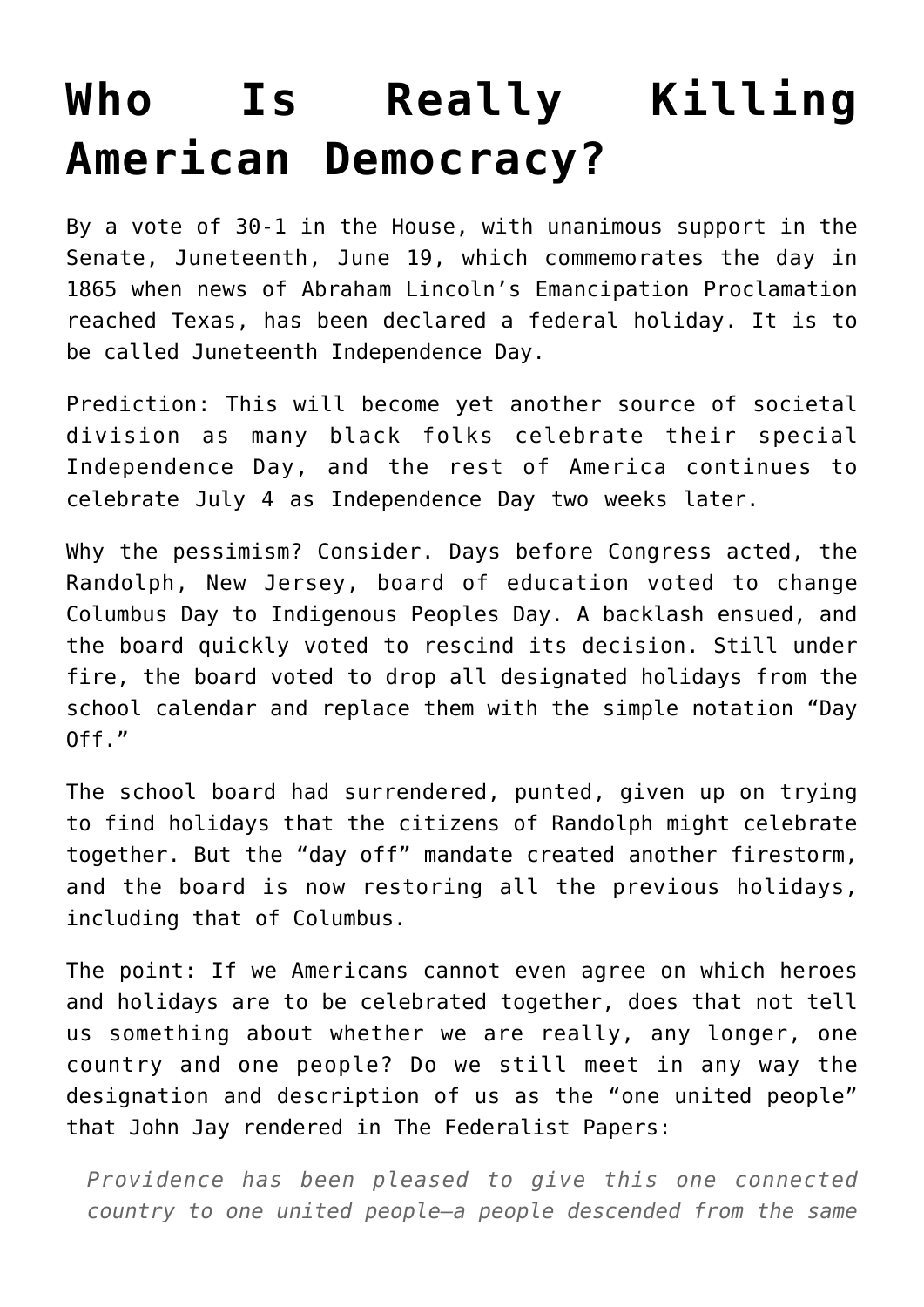*ancestors, speaking the same language, professing the same religion, attached to the same principles of government, very similar in their manners and customs.* 

Does that depiction remotely resemble America in 2021? Today, we don't even agree on whether Providence exists.

We hear constant worries these days about a clear and present danger to "our democracy" itself. And if democracy requires, as a precondition, a community, a commonality, of religious, cultural, social, and moral beliefs, we have to ask whether these necessary ingredients of a democracy still exist in 21st-century America.

Consider what has happened to the holidays that united Americans of the Greatest and Silent Generations. Christmas and Easter, the great Christian Holy Days, and holidays of that era, were expunged a half-century ago from the public schools and the public square—replaced by winter break and spring break.

The Bible, the cross, and the Ten Commandments were all expelled as contradicting the secularist commands of our Constitution. Traditional Christian teachings about homosexuality and abortion, reflected in public law, are now regarded as hallmarks of homophobia, bigotry, sexism, and misogyny—i.e., of moral and mental sickness.

Not only do Americans' views on religion and morality collide, but we also seem ever more rancorously divided now on matters of history and race.

Was Christopher Columbus a heroic navigator and explorer who "discovered" America—or a genocidal racist? Was the colonization of America a great leap forward for civilization and mankind, or the monstrous crime of technically superior European peoples who came to brutally impose their religion, race, and rule upon indigenous peoples?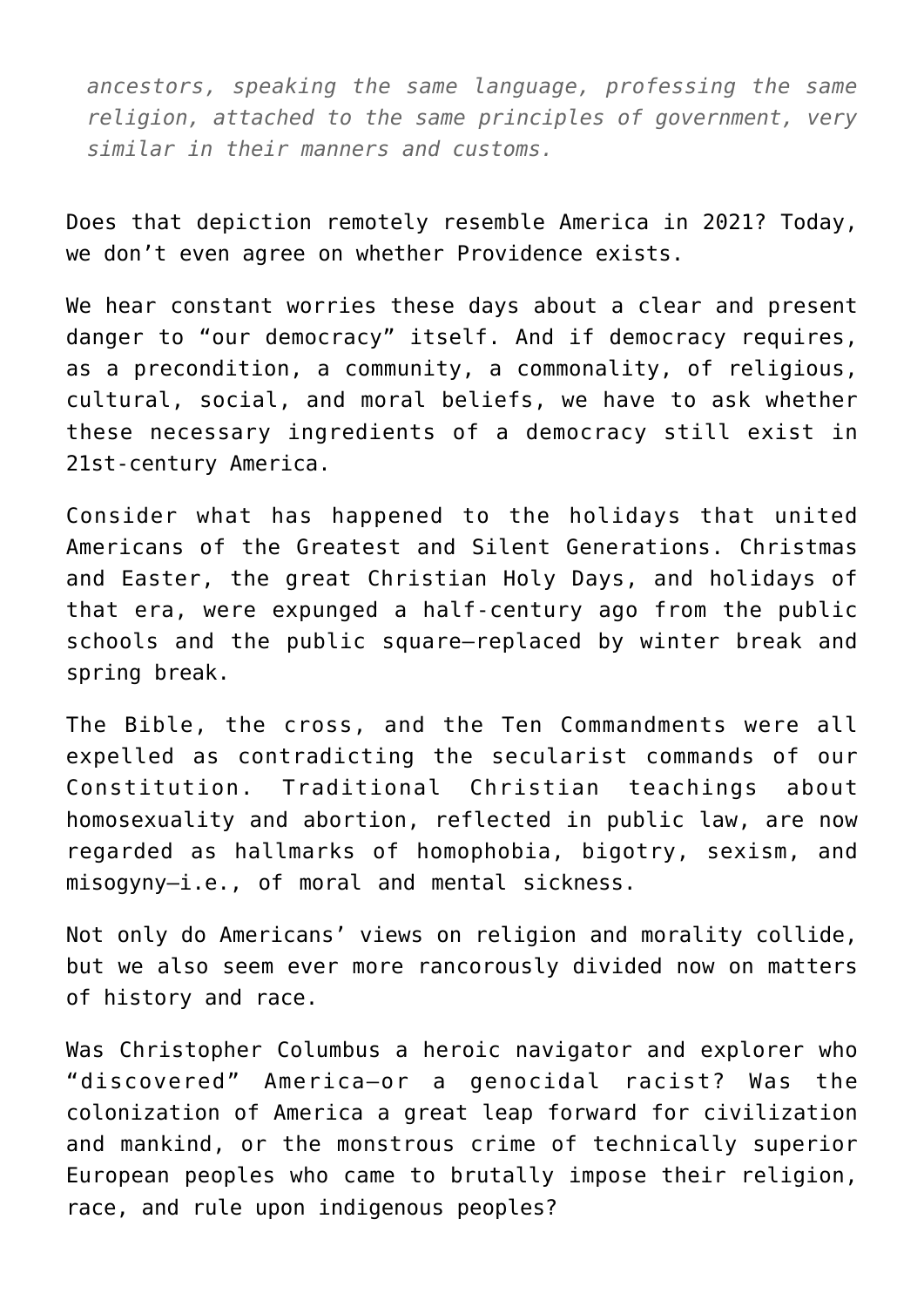Three of the six Founding Fathers and most of the presidents of the first 60 years of our republic were slave owners: George Washington, Thomas Jefferson, James Madison, James Monroe, Andrew Jackson, John Tyler, James Polk, and Zachary Taylor, as well as the legendary senators Henry Clay and John Calhoun. A number of Americans now believe that Washington and Jefferson should be dynamited off Mount Rushmore at the same time the visages of the three great Confederates—Gen. Robert E. Lee, Gen. Stonewall Jackson, and Confederate President Jefferson Davis—are dynamited off Stone Mountain, Georgia.

From all this comes a fundamental question. Is the left itself—as its cultural and racial revolution dethrones the icons of America's past, who are still cherished by a majority—irreparably fracturing that national community upon which depends the survival of the democracy they profess to cherish? Are they themselves imperiling the political system at whose altar they worship?

The country is not the polity. The nation is not the state. Force Americans to choose between the claims of God, faith, family, tribe, and country—and the demands of democracy—and you may not like the outcome.

A question needs to be put to the left in America. If your adversaries in politics are indeed fascists, racists, sexists, homophobes, xenophobes, and bigots, as you describe them, why would, or should, such people accept and embrace your rule over them—simply because you managed to rack up a plurality of ballots in an election? Free elections to decide who governs are, it is said, the central sacrament of democracy. But why should people who are described with every synonym for "deplorable" not reject the politics of compromise and instead work constantly to overthrow the rule of people who so detest them?

Winston Churchill called democracy "the worst form of government except all those other forms that have been tried."